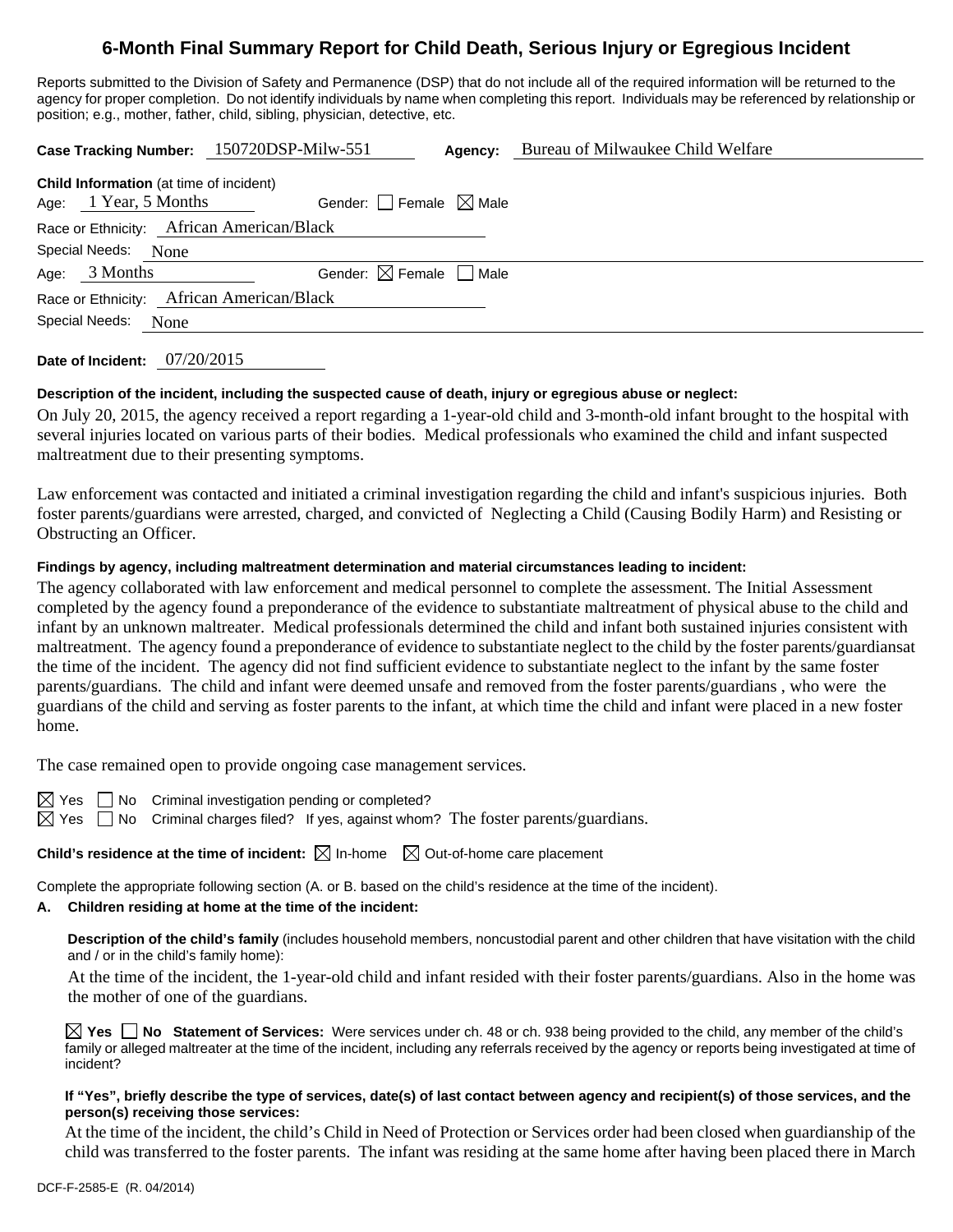2015 as part of a Child in Need of Protection or Services order.

**Summary of all involvement in services as adults under ch. 48 or ch. 938 by child's parents or alleged maltreater in the previous five years:** (Does not include the current incident.)

On February 18, 2014, the agency screened-in a CPS Report alleging neglect to the child by the birth-mother. An assessment was completed by the agency and the allegation of neglect was unsubstantiated, however the child was deemed unsafe with his mother and was placed in a foster home. A Child in Need of Protection or Services was filed in April 2014 and the case was closed in May 2015 when guardianship of the child was transferred to the foster parents.

**Summary of actions taken by the agency under ch. 48, including any investigation of a report or referrals to services involving the child, any member of the child's family living in this household and the child's parents and alleged maltreater.** (Does not include the current incident.)

(Note: Screened out reports listed in this section may include only the date of the report, screening decision, and if a referral to services occurred at Access. Reports that do not constitute a reasonable suspicion of maltreatment or a reason to believe that the child is threatened with harm are not required to be screened in for an initial assessment, and no further action is required by the agency.)

On February 18, 2014, the agency screened-in a CPS Report alleging neglect to the child by the birth-mother. An assessment was completed by the agency and the allegation of neglect was unsubstantiated, however the child was deemed unsafe with his mother and was placed in a foster home. A Child in Need of Protection or Services was filed in April 2014 and the case was closed in May 2015 when guardianship of the child was transferred to the foster parents.

On February 21, 2014, the agency screened-out a CPS Report against the birth-mother.

On March 28, 2015, the agency screened-in a CPS Report alleging neglect to the infant by the birth-mother. An assessment was completed by the agency and the allegation of neglect was unsubstantiated, however the infant was deemed unsafe and placed in the foster home with her older sibling. A Child in Need of Protection or Services had been filed for the infant in April 2015 and the case was open for ongoing case management services

### **Summary of any investigation involving the child, any member of the child's family and alleged maltreater conducted under ch. 48 and any services provided to the child and child's family since the date of the incident:**

The agency collaborated with law enforcement and medical personnel to complete the assessment. The Initial Assessment completed by the agency found a preponderance of the evidence to substantiate maltreatment of physical abuse to the child and infant by an unknown maltreater. Medical professionals determined the child and infant both sustained injuries consistent with maltreatment. The agency found a preponderance of evidence to substantiate neglect to the child by the foster parents/guardiansat the time of the incident. The agency did not find sufficient evidence to substantiate neglect to the infant by the same foster parents/guardians. The child and infant were deemed unsafe and removed from the foster parents/guardians, who were the guardians of the child and serving as foster parents to the infant, at which time the child and infant were placed in a new foster home.

The case remained open to provide ongoing case management services.

### **B. Children residing in out-of-home care (OHC) placement at time of incident:**

### **Description of the OHC placement and basis for decision to place child there:**

At the time of the incident, the infant was residing in a foster home after being found to be unsafe in the birth- mother's home in March 2015. The infant's 1-year-old sibling, also a subject of this incident, was residing in the same home under a guardianship order in May 2015.

### **Description of all other persons residing in the OHC placement home:**

At the time of the incident, the child and the infant resided in a foster home.

**Licensing history:** Including type of license, duration of license, summary of any violations by licensee or an employee of licensee or other actions that constitute a substantial failure to protect and promote the welfare of the child.

The foster parents/guardians were licensed as Level 2 foster parents since July 1, 2014. There is no history of licensing violations by the foster parents/guadians that constituted a substantial failure to protect and promote the welfare of the child.